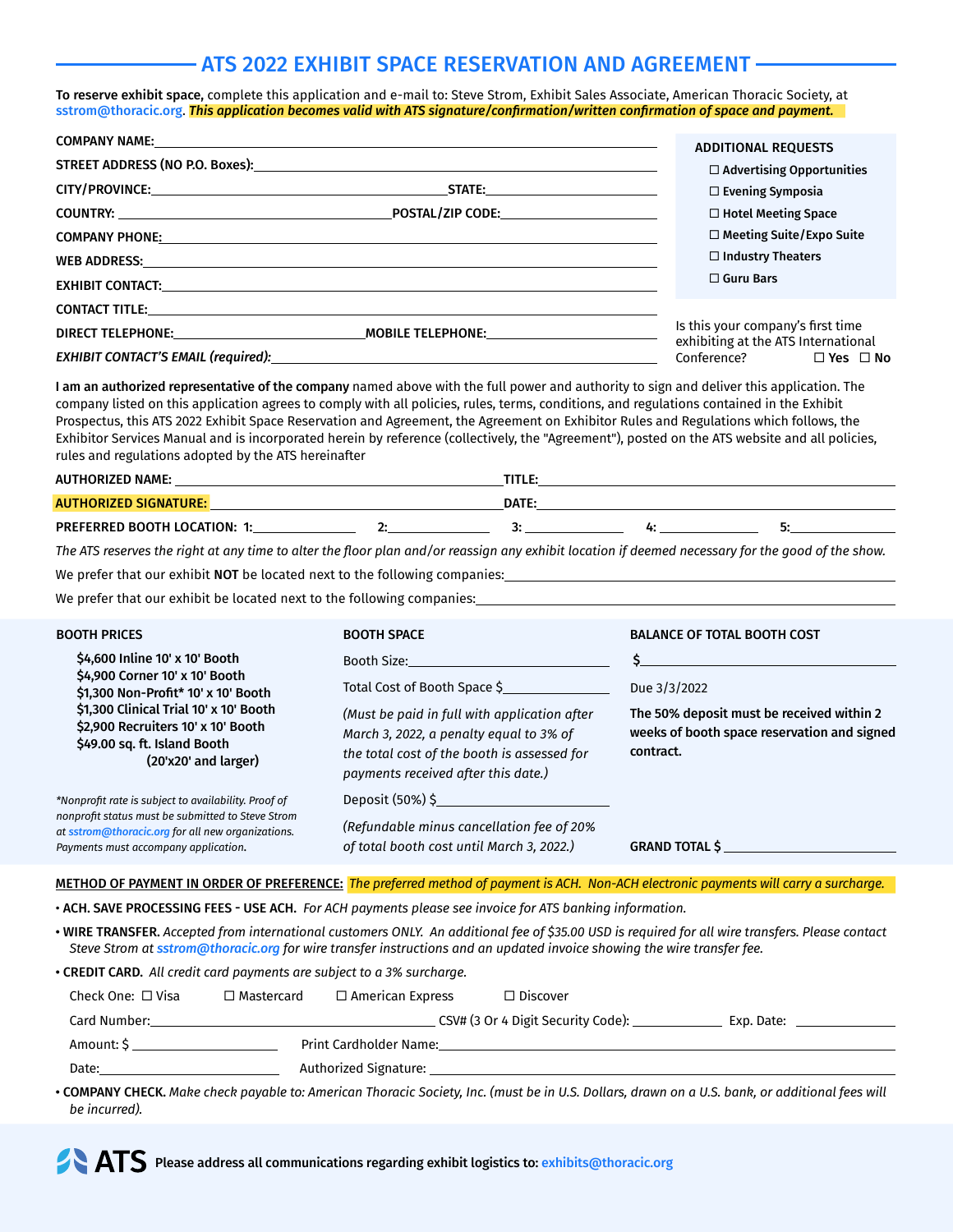#### **ATS 2022 EXHIBITOR TERMS AND CONDITIONS ATS International Conference May 13-18, 2022 Moscone Center San Francisco, CA**

The American Thoracic Society, Inc. ("ATS") strives to maintain a professional atmosphere for the attendees and the Exhibitors of ATS 2022 (herein referred to as "Conference"). To accomplish this, rules and regulations have been established to govern Exhibitors and the Exhibit Hall. By applying for exhibit space, the Exhibitor agrees that if its application is accepted it is bound by the Exhibitor Prospectus, the Exhibitor Service Manual, and the following Terms and Conditions, which together comprise the agreement between ATS and the Exhibitor (the "Agreement").

## **ELIGIBILITY TO EXHIBIT**

Products and services must be related to the research or practice of pulmonary, critical care or sleep medicine and companies must be in good financial standing with the ATS. The ATS reserves the right to refuse space to any company who has failed to fulfill its financial obligations to the ATS, and/or whose products or services, in the judgment of the ATS do not meet the educational, scientific or practice needs of our members and attendees. Tobacco companies, and companies owned by tobacco companies, are prohibited from participating at Conference.

#### **EXHIBIT HALL DATES AND HOURS**

| Sunday  | May 15, 2022 10:30 a.m. - 3:30 p.m.  |
|---------|--------------------------------------|
| Mondav  | May 16, 2022 10:30 a.m. $-3:30$ p.m. |
| Tuesday | May 17, 2022 10:30 a.m. $-3:30$ p.m. |

On the days the Exhibit Hall is open, exhibitors are allowed access into the hall 2 hours prior to hall opening. Exhibiting personnel may remain in the Exhibit Hall up to 1 hour after the hall closes unless prior authorization is received from the ATS.

#### **INSTALLATION / MOVE-IN HOURS**

| Friday | May 13, 2022 8 a.m. - 5 p.m.          |
|--------|---------------------------------------|
|        | Saturday May 14, 2022 8 a.m. - 5 p.m. |

All booths and material must be set-up by 5 p.m. on Saturday, May 14, 2022. Any booths unoccupied by 5pm on Saturday, May 14, 2022, are regarded as a no-show and the contract to exhibit is terminated unless the ATS has pre-authorized a late set-up. All freight is removed and returned to the loading dock at the exhibitor's expense. *For safety and security, no one under the age of 18 is allowed in the Exhibit Hall during move-in or move-out.*

## **DISMANTLE/MOVE-OUT HOURS**

Tuesday May 17, 2022 3:30 p.m. - 8 p.m.<br>Wednesday May 18, 2022 8 a.m. - 5:30 p.m. May 18, 2022 8 a.m. – 5:30 p.m.

Dismantling or tearing down exhibits prior to 3:30 p.m. is prohibited. Bills of lading and return shipping labels are available at the Freeman Service Center. *For safety and security, no one under the age of 18 is allowed in the Exhibit Hall during move-in or move-out.*

## **FULL PAYMENT**

Exhibitor agrees to pay ATS in the amounts and by the deadlines set forth. Full payment is due no later than end of day March 3, 2022. If full payment is not received by the deadline(s), Exhibitor may forfeit the exhibiting opportunity, and space may be cancelled and/or reassigned without notification or refund of payments by the ATS. Companies paying their balance due after March 3, 2022, lose half of the priority points earned for Conference and are assessed a late fee of 3% of the total cost of the booth. No company is allowed to exhibit unless full payment for booth has been received. Final booth payments should be made payable to American Thoracic Society, Inc. The payments under this Agreement shall constitute payment solely for the exhibit program ("Exhibit Program") as described in the Conference Exhibitor Prospectus.

## **CANCELLATION POLICY**

**Notice of cancellation and/or downsizing must be received by the ATS in writing**. A refund, less a cancellation fee of 20% of the price for the canceled space, is available until March 3, 2022. After March 3, 2022, there are no refunds. Funds cannot be applied to other opportunities. If a company with a minimum of 400 sq. ft. of exhibit space cancels its booth space after the final payment due date of March 3, 2022, the ATS requires that the exhibit space remain intact and the canceling company "lounge" the space at its own expense by adding comfortable chairs and signage that will say, "This space is compliments of [company name]."

The ATS retains the right to relocate an exhibitor after downsizing. For downsizing, half of the priority points earned for the booth are forfeited.

The ATS can sell canceled or downsized space to another exhibitor without any rebate or permission.

## **BOOTH ASSIGNMENTS**

The ATS reserves the right to modify the floor plan to accommodate space sales and/or avoid conflict and to relocate exhibit booths as necessary after consultation with exhibitors who are affected by the modification. Every effort to consider location of competitors and accommodate special requests will be made; however, the ATS cannot guarantee booth location.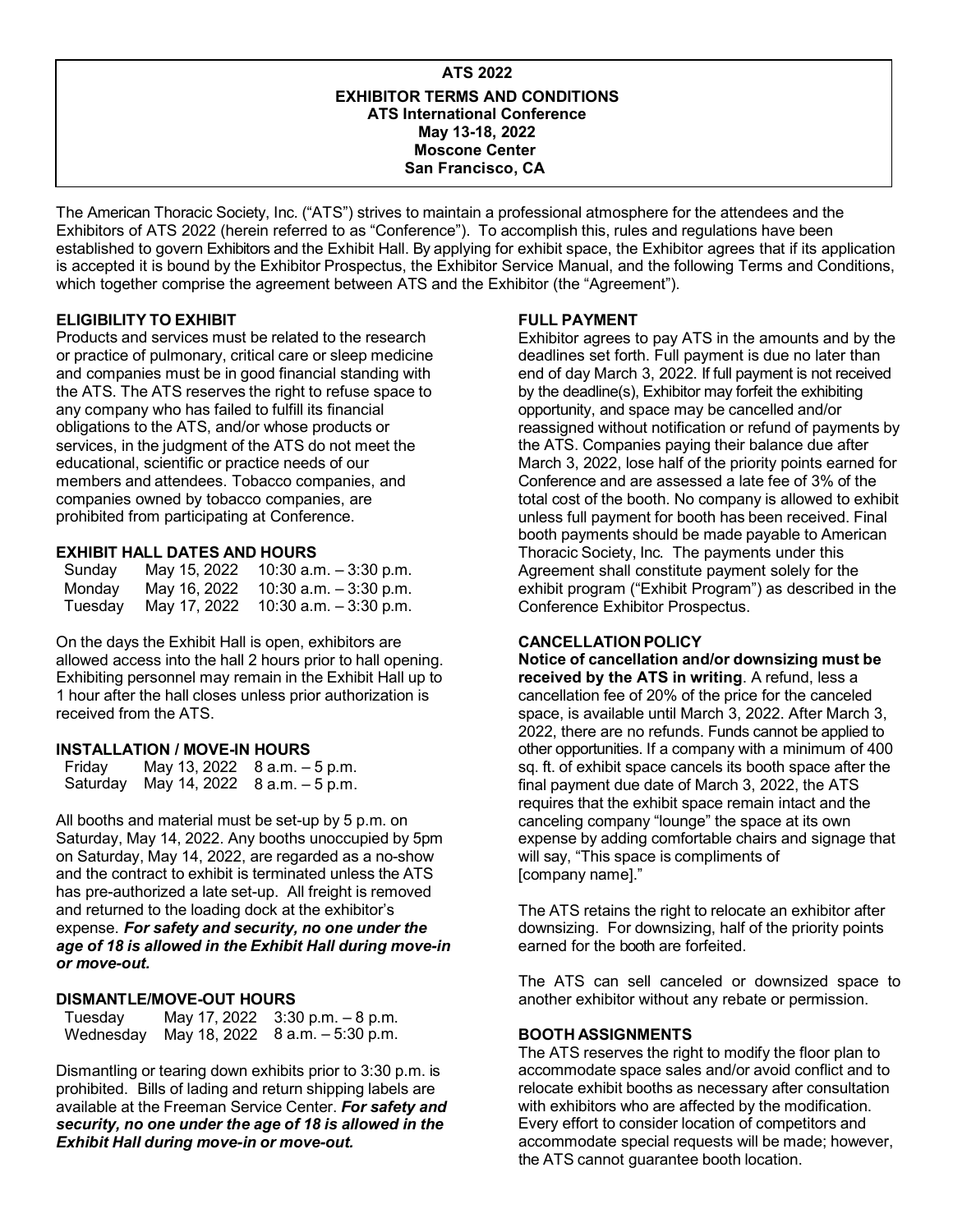The subletting or assignment of the whole or any part of the space by an exhibitor is prohibited. Exhibitors may not permit any other party to exhibit in their space any goods other than those manufactured or handled by the contracted exhibitors without written approval from the ATS.

#### **BOOTH CONSTRUCTION & DISPLAY RULES** *Linear Booth*

An in-line or linear booth is a 10'x10' booth or multiples thereof arranged in a straight line. Exhibit fixtures, components, and identification signs along the back of the booth is permitted to a maximum height of 8ft. All side material must not be higher than 3ft. and must not block line of sight to the adjacent booths. All display materials over 4ft. high must be confined to that area of the booth that is at least 5ft. from the aisle line.

## *Perimeter Wall Booth*

A perimeter wall booth is a standard 10'x10' booth or multiples thereof, located on the outer-most aisle of the exhibit floor with no booth behind you. Booth display material in perimeter booths are permitted to extend to a 12ft. in height in the rear 50% or 5ft. of the booth space, and 4ft. in the front 50% of the booth. The back wall is permitted to 12ft. in height including signs, company name, and logo and/or product information.

## *Island Booth*

Island booths are defined as exhibit space 400sq. ft. or larger with aisles on all four sides. A tower is a freestanding exhibit component separate from the main exhibit fixture that is used for identification and display purposes only. Exhibit fixtures, components and identification signs of island booths are permitted to a maximum of 20ft. Towers are permitted to a maximum of 20ft. See hanging signs section for details on the overhead sign.

There must be access from all four sides of an island booth with a 30% see-through effect from front to back and side-to-side. A sketch or blueprint of the layout for all island exhibits must be submitted to the ATS for approval by April 1, 2022.

## **ADVERTISING**

All exhibitors must adhere to all applicable regulations, guidelines, and rulings of the FDA. Exhibitors who do not have products approved by the FDA must either have signage distinguishing their booth as "For International Attendees Only" or "For Investigational Purposes Only." The ATS and its affiliated groups, Board members, employees, representatives, and agents do not endorse or promote any products or services related to an exhibit, and exhibitors cannot suggest otherwise.

## **ALCOHOL**

Alcoholic beverages may be served in the Exhibit Hall and Meeting Suites only with prior approval from the ATS. Companies must order all alcohol through the inhouse catering service at the Moscone Center.

# **AMERICANS WITH DISABILITIES ACT**

The ATS and the Moscone Center comply with all ADA regulations throughout the International Conference. All exhibitors must also comply with such with respect to their booth space. For more information, contact [exhibits@thoracic.org](mailto:exhibits@thoracic.org).

# **AV EQUIPMENT/SOUND/MUSIC**

The use of sound systems is permitted provided they do not interfere with the ability of neighboring exhibitors to conduct business activities. Speakers and other sound devices should be positioned to direct sound into the booth rather than into the aisle. Sound and noise should not exceed 85 decibels when measured from the aisle immediately in front of the booth. Any exhibit may be closed if deemed by the ATS, in its sole discretion, to have an excessive noise level. Exhibitors are responsible for obtaining appropriate licenses for any copyrighted music use in conjunction with their exhibit.

## **BOOTH ACTIVITIES / PROMOTIONAL ITEMS**

Exhibitors may not solicit in the aisles or in any other location in, around or outside the convention center except their booth space. No invasive procedures are permitted. The use of live animals in an exhibit for any purpose is not allowed. Other attention-getting tactics in the form of entertainment, amusement or demonstrations of non-product items or services must be approved in writing by the ATS prior to the start of the meeting.

No accredited continuing education activity (i.e., for which CME or CEU certification is awarded) may be conducted in an exhibit booth. No promotion of a CME accredited ATS educational session is allowed from the exhibit booth. Scientific posters being presented at this year's ATS International Conference may not be displayed in commercial exhibit booths; however, a list of posters being presented at the conference is permitted. Industry Theaters and Non-CME Symposium may be promoted from the booth.

Theater-style presentations or Meet the Expert Sessions are welcome in exhibit booths during Exhibit Hall hours.

An exhibitor give-away should be educational or modest in value and cannot exceed \$100 in value. A promotional give-away request form must be submitted via email to Exhibit Operations at [exhibits@thoracic.org](mailto:exhibits@thoracic.org) by April 1, 2022 and approved in writing by the ATS. Prizes, contests, and/or lotteries are permitted; however, such activities must be approved by the ATS prior to the conference. Exhibitors are solely responsible for compliance with any federal and state laws and regulations regarding prizes, contests, and lotteries. Winner s cannot be announced over the convention center's broadcast system. Exhibitors are solely responsible for notifying any winners. Alcohol is not permitted as a prize. Gambling devices of any description are not allowed in the Exhibit Hall.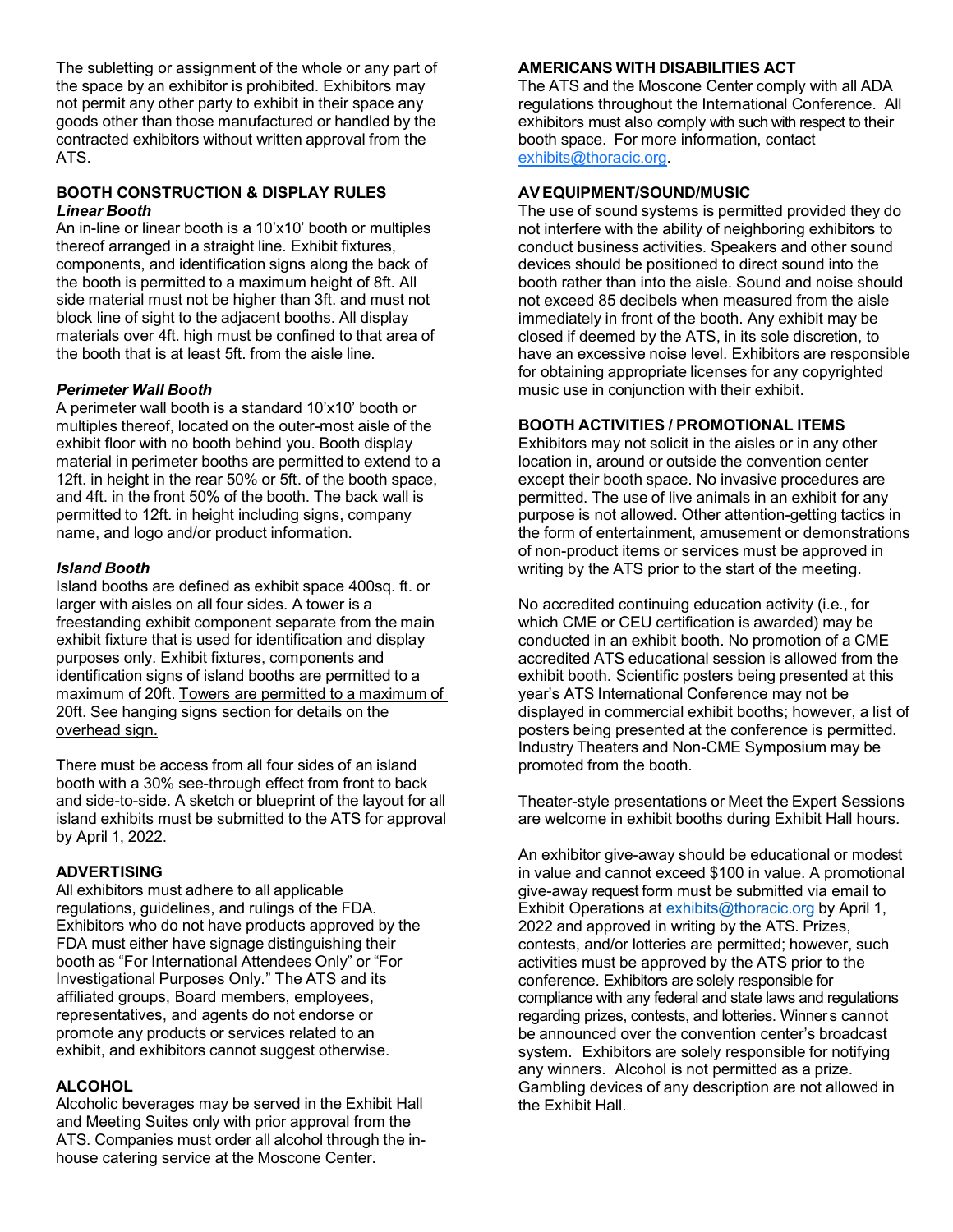The distribution of surveys or questionnaires is not permitted outside the exhibit booth. Exhibitors should contact Fiona Zheng at [fzheng@thoracic.org fo](mailto:fzheng@thoracic.org)r information about distribution of materials to hotel rooms.

#### **CANVASSING OR DISTRIBUTING ADVERTISING MATERIAL OUTSIDE AN EXHIBITOR'S BOOTH IS NOT PERMITTED**

Exhibitors shall not, without the written consent of the ATS, distribute or permit to be distributed, any advertising matter, literature, souvenir items or promotional material in or about the exhibit areas or convention center, except from its own allotted exhibit space. Exhibitor shall not post or exhibit any signs, advertisements, show bills, lithograph posters, cards, or stickers of any description on any part of the premises of the convention center or ATS hotels, except within the exhibitor's exhibit space. Mobile advertisements along the roads immediately surrounding the perimeter of the convention center and ATS hotels are prohibited during conference hours regardless of permits. The use of strolling entertainment or moving advertisements (robots, persons carrying or wearing signs, scooters, etc.) outside an exhibitor's space is not permitted. Solicitation of business, except by contracted exhibitors is prohibited. Photography or video recording of other exhibitor's booths, products and/or literature is prohibited.

## **CARPETING**

The Exhibit Hall is not carpeted. **Booth carpeting is mandatory** and is the responsibility of the exhibitor. Carpet may be either supplied by the exhibitor or rented from the service contractor. Exhibitors are encouraged to work with general contractor on recycling custom carpet.

## **DEMONSTRATIONS**

All demonstrations must be confined to the space allowed to each exhibitor. Activities which, in the ATS's opinion, interfere with normal traffic flow or infringe on other exhibits are prohibited. The use of other than closedsound systems is permitted only with the prior written approval of the ATS. An exhibit may be closed if deemed not to meet these requirements and infractions cannot be resolved onsite. No refunds are issued for the contracted space.

## **DIRECT SALES**

Sales of, and order placement for merchandise or services are welcomed in the Exhibit Hall providing all transactions are conducted in a professional manner. The ATS reserves the right to restrict sales activities that it deems inappropriate or unprofessional. It is the responsibility of the exhibitor to have all licenses, permits, and/or registrations required by the conference venue, city, municipality, and/or state. The exhibitor is responsible for compliance with all applicable tax laws.

## **EXPOSED OR UNFINISHED BOOTHS**

Exposed/unfinished sides of inline and corner booths must be draped. In the event the exhibitor is not present, the decorator, with the approval of the ATS will provide the necessary draping.

## **FIRE REGULATIONS**

Exhibitors must comply with Fire Marshall Rules and Regulations as detailed in the Exhibitor Service Manual (updated edition published February 2022). Combustible materials such as brochures, literature, give-away items, etc., within exhibit booths are limited to a one-day supply. **NOTHING** may be stored behind booths. All packing containers, wrapping materials, carrying cases, etc., must be stored off the exhibit floor. The ATS endeavors to create a trade show floor that is both visually appealing and safe. Enforcement of Fire Marshall Rules and Regulations may require the erection of pipe and drape at the expense of the Exhibitor.

## **FUNDRAISING ON THE ATS EXHIBIT FLOOR**

The only fundraising activity permitted to be conducted on the ATS Exhibit Floor is that benefiting the ATS Research Program or the ATS Health Equity and Diversity Fund. Exhibitors wishing to participate in these fundraising efforts are required to execute an applicable Memorandum of Understanding governing such prior to the start of the conference. The proposed fundraising method, and all associated advertising and signage must be submitted to [exhibits@thoracic.org](mailto:exhibits@thoracic.org) for approval in advance. Use of the ATS registered trademarks is governed by the applicable Memorandum of Understanding.

## **HANGING SIGNS OR BANNERS**

Hanging signs or banners are only permitted for island exhibits over 400sq. ft. Exhibit booth signs, banners, booth ceilings or canopies, lighting grids or other exhibitrelated equipment should be freestanding and floorsupported where possible. Attachment to the Exhibit Hall ceiling beams or trusses is permitted only through Freeman Services. Hanging signs or banners may not exceed the perimeter of the assigned space. All exhibiting companies, regardless of size, can purchase a premium aisle banner by contacting Fiona Zheng at [fzheng@thoracic.org.](mailto:fzheng@thoracic.org) 

The suspended height limit is 20ft. from the floor to the top of the banner. The banner may not exceed 8ft. in size from top to bottom. Sight line rules must be followed at all times.

## **LIGHTING**

Exhibitor lighting must be limited to the confines of the booth space. No lighting, fixtures, lighting trusses, or overhead lighting are allowed outside the boundaries of the exhibit space without prior ATS approval. Exhibitors intending on using light systems should submit drawings to the ATS for approval. Lighting, including gobos, should be directed to the inner confines of the exhibit space. Lighting should not project onto other exhibits or exhibition aisles. Lighting that spins, rotates or pulsates, and other specialized lighting effects should be in good taste and not interfere with neighboring exhibitors or otherwise detract from the general atmosphere of the exhibition.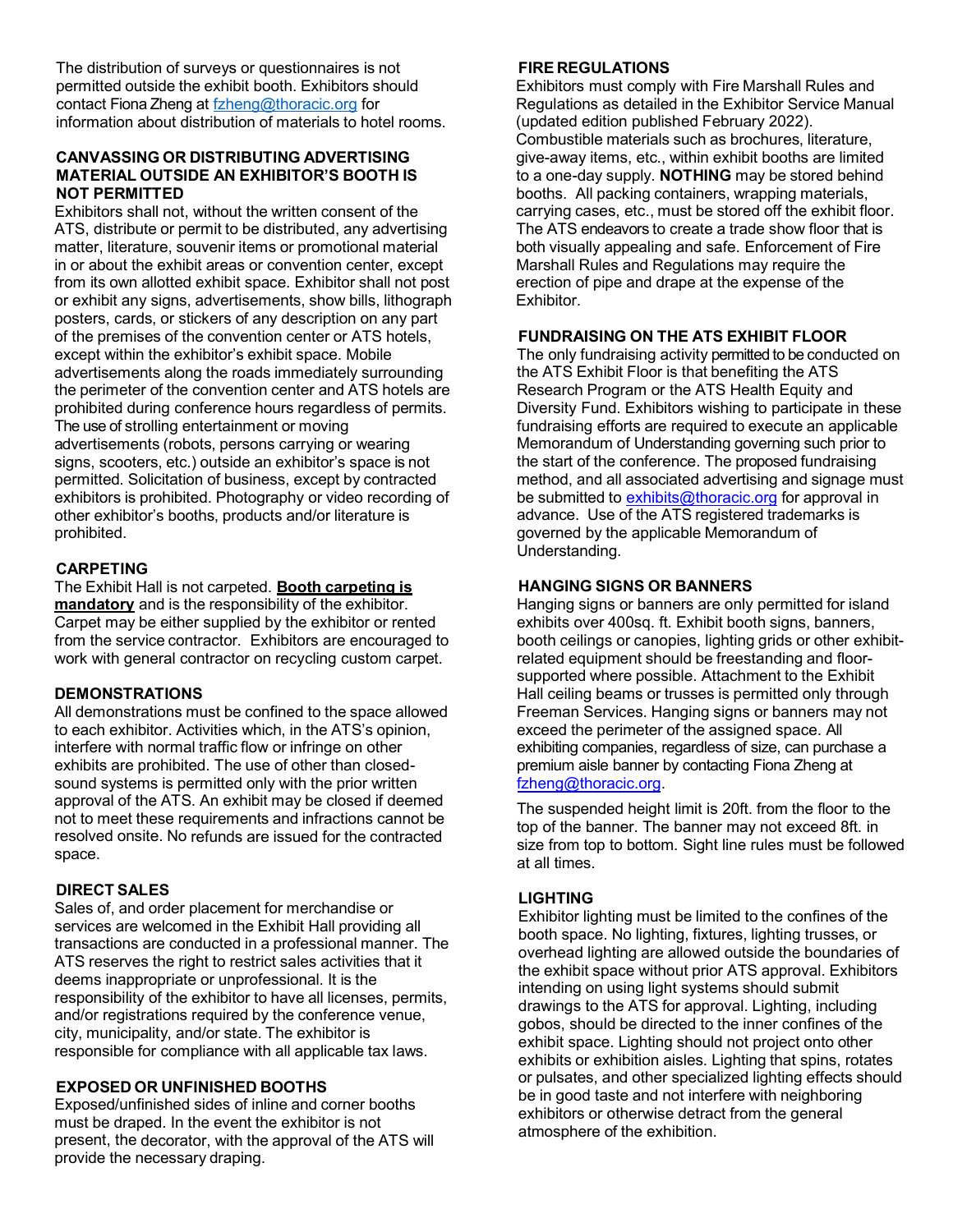## **PHOTOGRAPHY and VIDEOTAPING**

The ATS regularly contracts its own photographers and videographers for documentation and promotion of its International Conference and reserves the right to photograph any exhibit booth, sign, program, or sponsorship opportunity at any time; Exhibitor hereby grants to the ATS a release and license for any such photographs to be used for ATS's business purposes. Photography or video recording by Exhibitors, including using camera enabled cell phones, is allowed only if approval is received in advance from the ATS. Photographing or videotaping another exhibitor's booth, graphics/display or staff without their permission is strictly prohibited. Exhibitors that wish to use a photographer other than the designated official show photographer and/or mobile camera crews must comply with the following procedures:

1. Exhibitors may request permission from the ATS to use a non-official photographer to photograph their booth. Requests must be submitted in writing no later than thirty (30) days prior to the opening of the Exhibit Hall.

2. Exhibitors may request permission from the ATS to use a non-official mobile camera crew to videotape their own booth. Requests must be submitted in writing no later than thirty (30) days prior to the opening of the Exhibit Hall.

3. Non-official photographers and/or mobile camera crews who have received prior approval from the ATS must obtain an exhibitor registration badge to access the Exhibit Hall prior to, during and after show close. NOTE: The ATS does not require schedules or request approval for personnel to enter the hall for the installation and dismantle of stationary cameras and video equipment which will be used by exhibitors for approved booth presentations or activities.

## **"PRIVATE" SOCIAL EVENTS OR MEETINGS**

Companies wishing to conduct a meeting or a social event in any of the official ATS hotels must complete a Hotel Meeting Space Approval Application. For guidelines, instructions, applications, deadlines, and applicable fees, please e-mail Fiona Zheng at [fzheng@thoracic.org. Co](mailto:fzheng@thoracic.org)mpanies wishing to hold a meeting at the Moscone Center can do so with Meeting Suites, Meet Up rooms or Expo Suites. For more details, contact Fiona Zheng, Associate Director, Sponsorships, and Industry Programs at fzheng@thoracic.org.

## **PRODUCT SAMPLES**

Exhibitors may distribute non-pharmaceutical samples of their listed products to International Conference attendees. Exhibitors wishing to distribute items other than product samples or educational material must submit a request in writing, along with a product prototype or pdf, to the ATS by April 1, 2022. Exhibitors must have written approval from the ATS to distribute items other than product samples, refreshments, or educational material. Requests for such must be submitted to [exhibits@thoracic.org](mailto:exhibits@thoracic.org)

## **RECYCLING**

The ATS works with the Moscone Center to develop a waste reduction and recycling program at the Conference International Conference. We require that all exhibitors and attendees comply with our recycling regulations. More information on this program is listed in the Exhibitor Service Manual (updated version available in February 2022). Exhibitors are encouraged to work with general contractor on recycling custom carpet.

## **SANCTIONS FOR VIOLATIONS**

A violation of this Agreement, including as outlined in the Exhibitor Prospectus, Exhibitor Service Manual, and these Terms and Conditions, may result in penalties or sanctions to the Exhibitor, including but not limited to loss of conference priority points, termination of this Agreement, or loss of exhibiting privileges, for future ATS International Conferences, as determined by the ATS.

## **SATELLITE PROGRAMS**

Non-CME and CME accredited symposia (including sponsor-organized symposia, international symposia with audiences targeted to specific geographic regions of the world, and independent programs supported by educational grants to medical education content companies with prior ATS approval) are welcomed at the International Conference and must be approved in advance by the ATS. Programs are held on Sunday and Tuesday evenings of the International Conference, as Monday evenings many of our attendees are at the annual Assembly Dinners. For more information, email Fiona Zheng at [fzheng@thoracic.org.](mailto:fzheng@thoracic.org)

## **SECURITY**

The ATS provides security guards on a 24-hour basis during set-up and dismantle times. Furnishing this service shall not be construed to be any assumption of liability with respect to the protection of exhibitor property, which shall, at all times, be the sole responsibility of each exhibitor. The ATS, the convention center, or any of its officers, agents, or employees shall not be liable for any act or omission of such security guards. Information on requesting security guard services for your booth during set-up show hours and dismantle is provided in the Exhibitor Service Manual.

*Children under 18 are not allowed in the Exhibit Hall during set-up and dismantle. Children under 12 and strollers are not allowed in the Exhibit Hall at any time.*

## **SMOKING**

The ATS has a no smoking policy for all ATS meetings. Smoking is not permitted anywhere in the Moscone Center.

# **STAFFING**

#### *Exhibitor Staffing*

Exhibits must be staffed and operational at all times during show hours. Exhibitors vacating their booth before the closing of each day or prior to the final close of the show will incur a loss of priority points and may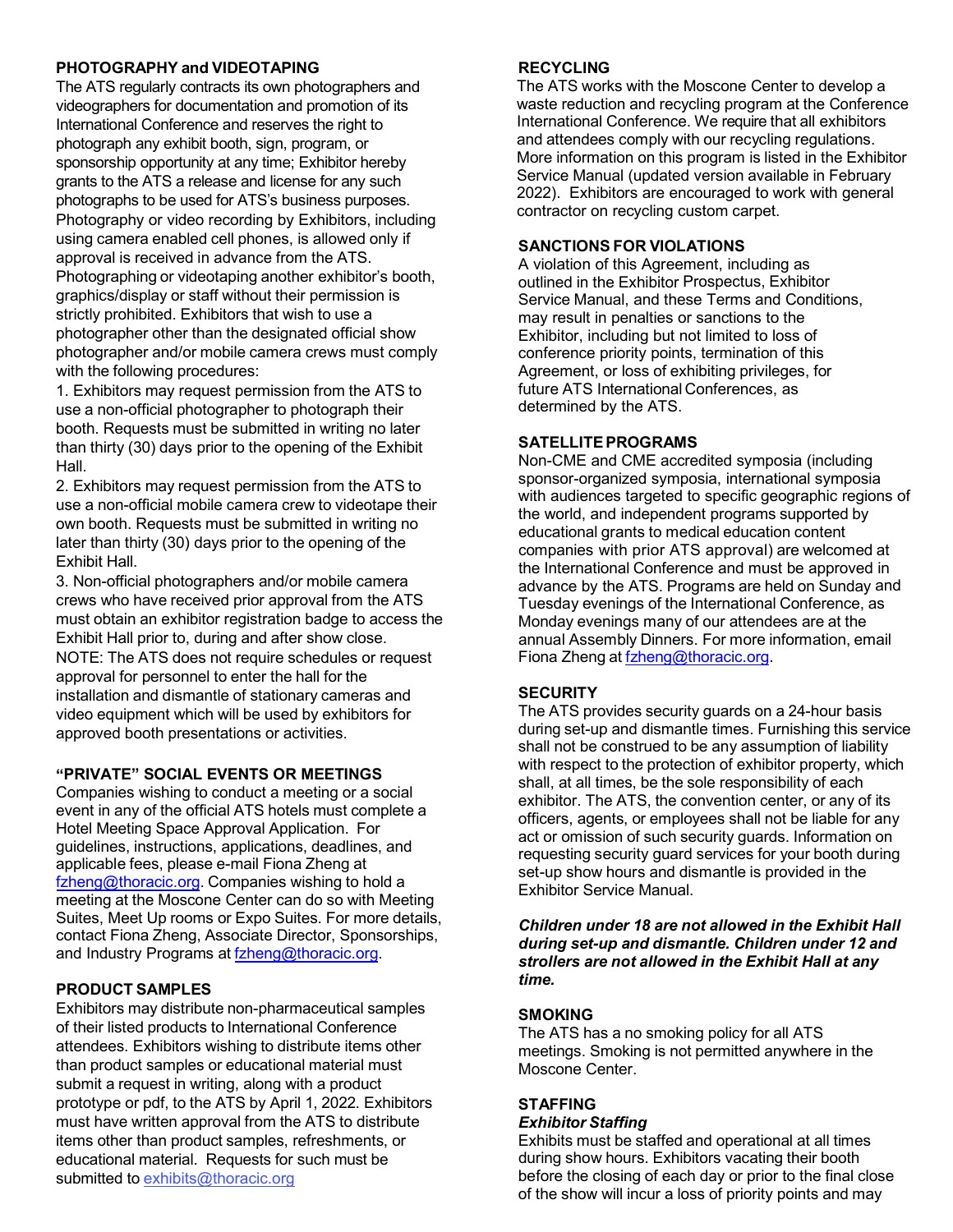be denied exhibit space at future ATS conferences. Move-out may not begin before 3:30 p.m. on Tuesday, May 17, 2022.

#### *Exhibitor Registration / Badges*

All exhibitor personnel must be registered with Convention Data Services, the Conference official registration company. This includes booth representatives, agency personnel, Installation & Dismantle staff working during exhibit dates and times.

Four (4) exhibitor registrations per 10'x10' booth space are provided without charge. One (1) Exhibit Hall only badge is available for booths 10'x30' and larger to be used specifically for the Installation & Dismantle Supervisor. Additional exhibitor registrations are available for \$75.00 each.

Exhibitor badges are personal and are not to be given to anyone else. Exhibitors caught badge swapping will have their badge confiscated permanently. Supplemental badges or those altered or changed using a business card, ribbons or company logos are not permitted and may be confiscated. Exhibitor badges can be transferred only if the original badge is surrendered permanently at the exhibitor registration desk. Exhibitor badges are made out in the name of the company shown on the exhibit reservation and application form only.

To register exhibit personnel, please utilize the Convention Data Services (CDS) link. The link is located on the Map Your Show Exhibitor Dashboard and in the Exhibitor Services Manual.

An exhibitor badge allows access into the Exhibit Hall, general sessions, and most educational sessions. To attend any sessions that have any additional fees or to be eligible for CME or MOC credit, an exhibitor must register as a full conference attendee.

#### *Installation and Dismantle Staff (labor)*

Installation and dismantle personnel who are employees of, or labor hired by, an Exhibitor Appointed Contractor and are not employees of the exhibiting company must obtain work passes from the ATS Security Team. Work passes are only valid during installation and dismantle hours. If Exhibitor Appointed Contractor personnel must enter the hall to service the booth during exhibit dates, they must be registered as part of your booth personnel. *All Exhibitor Appointed Contractors (EAC) must submit a notification form and proof of insurance to the ATS prior to the conference or they are not permitted access to the exhibit floor.*

## **SURVEYS**

All surveys must be conducted within the confines of the booth space assigned. At no time should exhibit personnel leave the booth to encourage attendees in the aisles to complete a questionnaire.

### **TEMPORARYSTAFF/MODELS**

Temporary staff/models are considered company personnel and must be registered and wear a company exhibitor badge for entrance into the Exhibit Hall. These badges must be registered with the exhibitors' allotment of badges.

Models under the age of 16 are prohibited unless advance arrangements have been approved in writing by the ATS.

Attire of models shall be consistent with the professional atmosphere of the ATS International Conference. Models are allowed to wear sports attire including sweat suits, shorts and T-shirts. Tight fitting or other inappropriate attire, which include leotards, T-backs and short-shorts, are not permitted on the exhibit floor.

#### **CANCELLATION, POSTPONEMENT, OR REORGANIZATION OF CONFERENCE**

The ATS may cancel Conference for any reason in its sole discretion. If Conference is canceled for any reason, then and thereupon this Agreement will be automatically terminated and the ATS will refund amounts paid under this Agreement to each Exhibitor, minus any fees for services already provided. The ATS may re-organize Conference for any reason, including by postponing the event dates, changing the location, or changing the event to a virtual or hybrid format, and Exhibitor acknowledges and agrees that in such an event, this Agreement shall remain in full force and effect and all amounts paid by Exhibitor to the ATS shall be applied to the re-organized event.

## **CONFIDENTIALITY**

The ATS and Exhibitor, on behalf of themselves and their respective agents and employees, agree not to use or disclose at any time, whether orally conveyed or in writing, any confidential information of the other party or its affiliated groups, unless expressly authorized in writing and/or required by law. If any confidential information must be produced pursuant to a court order or valid subpoena, the disclosing party must promptly notify the other party and reasonably cooperate with the other party's efforts to contest or limit the scope of such order. Notwithstanding the foregoing, confidential information shall not include any information that is already publicly available or was known or becomes known from a third party that has no obligation to keep such information confidential. Both parties acknowledge that the obligations undertaken in this Section will survive the termination or expiration of this Agreement.

## **CONFLICTS OF INTEREST**

Exhibitor shall not have any business or legal conflict of interest with respect to the Conference and performance of this Agreement. Exhibitor agrees to obtain any necessary waivers in the event of a conflict.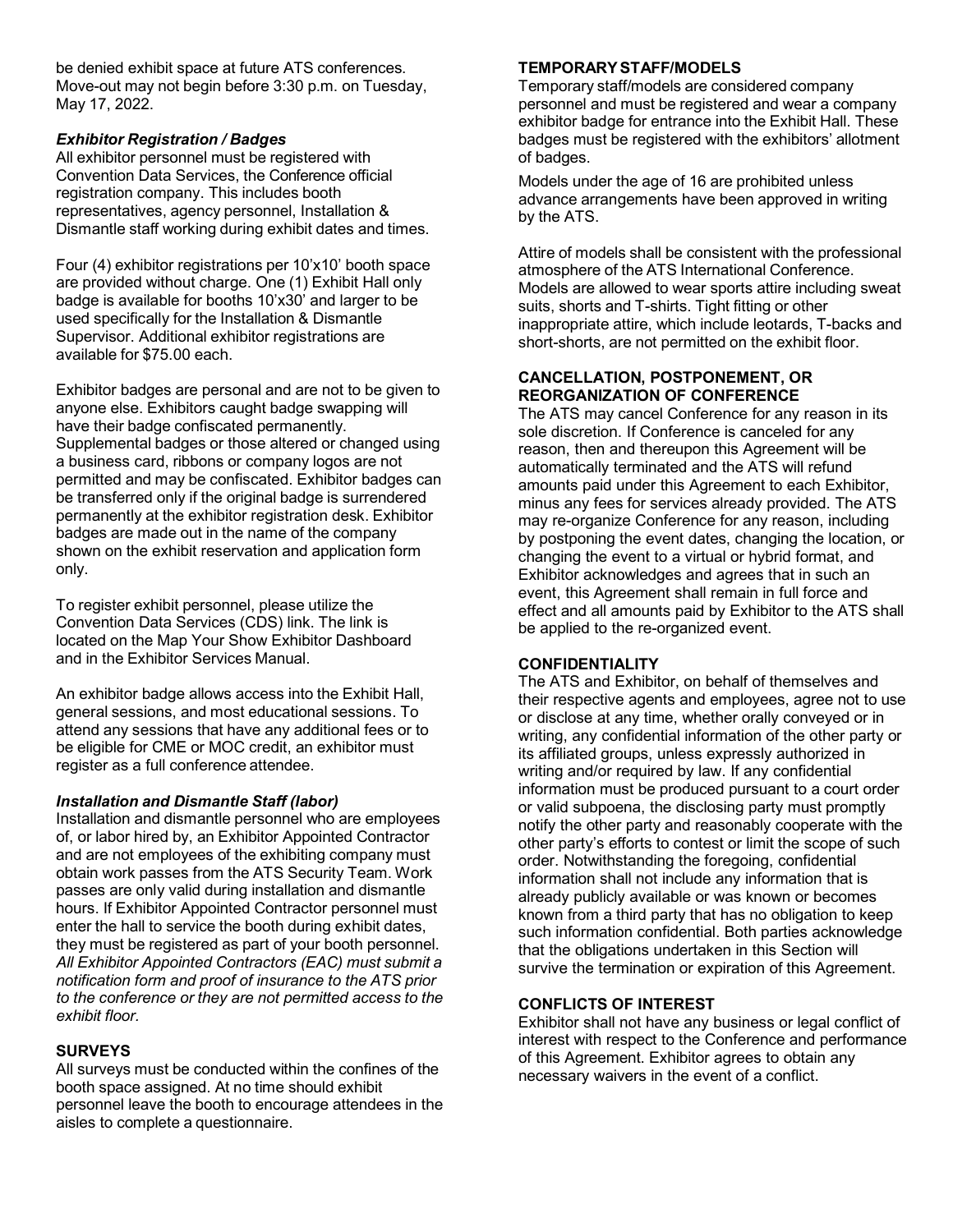## **FORCE MAJEURE**

The performance of the Agreement by either party shall be subject to force majeure, including acts of God, fire, flood, natural disaster, war or threat of war, acts or threats of terrorism, civil disorder, unauthorized strikes, governmental order or regulation, or curtailment of transportation facilities where any such occurrence makes it illegal or impossible for either party to perform its obligations under the Agreement. The Agreement may be terminated, or performance may be excused, without penalty for any one or more of such reasons by written notice from one party to the other. In such an event, the ATS shall provide a prorated refund to Exhibitor.

## **INDEMNIFICATION AND INSURANCE**

The Exhibitor agrees to defend, indemnify, and hold harmless the ATS, its officers, directors, agents and employees, from and against all claims, losses, damages, fees, expenses, judgements or liabilities whatsoever (including without limitation, reasonable attorneys' fees and costs), arising in whole or in part from the negligence, intentional misconduct, or breach of this Agreement by Exhibitor or its officers, directors, agents or employees.

For the term of the Agreement, Exhibitor shall maintain comprehensive general liability insurance against claims for bodily injury or death and property loss or damage occurring in or upon or resulting from the premises leased by the ATS. Such insurance shall include contractual liability and product liability coverage, of \$1,000,000 per occurrence with a \$2,000,000 aggregate. The ATS and the Moscone Convention Center shall be added as additional insureds to such insurance. Exhibitor shall confirm to the ATS such insurance cannot be cancelled or changed prior to Conference. Exhibitor agrees to provide the ATS a suitable certificate verifying that the required insurance is and will remain in force for the duration of the Exhibition.

## **INTELLECTUAL PROPERTY**

The ATS and the Exhibitor shall each retain all right, title, and interest in and to their respective intellectual property, including such party's logos, trademarks, trade names, and copyrighted information (collectively, "Intellectual Property"). Each party may use the other party's Intellectual Property only as specifically provided for in this Agreement or as otherwise authorized in writing by the other party. ATS trademarks include but are not limited to "ATS", "International Conference" "ATS 2022" and "American Thoracic Society." ATS hereby grants to Exhibitor a limited, non-exclusive license to use the words "ATS 2022" when referencing an exhibit booth in marketing materials for the conference. ATS further grants to Exhibitor a limited, nonexclusive license to use the ATS Research Program's registered trademarks when used in support of an ATS fundraising activity, either in the exhibit booth or approved industry program (*see* "Fundraising in the Exhibit Program" for more information). Exhibitor hereby grants to the ATS a limited, non-exclusive license to use Exhibitor's Intellectual Property, including names, trademarks, and copyrights, in connection with promotion of the Exhibit Program.

All content presented at Conference, including but not limited to papers, presentations, speeches, and posters, is subject to copyright ownership and may not be used, in whole or in part, by any participants, including, but not limited to, exhibitors, sponsors, and attendees, such as to create CME or otherwise, without the written consent of the owner of such copyrights.

## **LIMITATION OF LIABILITY**

The ATS will bear no liability for personal injuries, whether suffered by Exhibitor, its employees, its contractors, agents, or business invitees. The ATS will also assume no liability for loss or damage to the property of Exhibitor, its employees, its contractors, agents, or business invitees, regardless of the cause, unless such injury or damage results from, or is caused directly and exclusively by, the negligence or wrongful acts of the ATS.

In no event shall the ATS be liable to Exhibitor, whether in contract, tort, or otherwise, for any amount in excess of any amounts paid by Exhibitor under the Agreement. Further, in no event shall the ATS be liable for any indirect, consequential, exemplary, punitive, or special damages or awards, including but not limited to lost profits.

#### **OBSERVANCE OF APPLICABLE LAWS AND REGULATIONS**

Exhibitor shall comply with and do all things necessary for the Exhibitor and the ATS each to comply with all laws and regulations applicable to any activities carried out with respect to the Conference. Exhibitor agrees that it will engage in such activities as are in keeping with good ethics, are customary and proper under the circumstances and give no appearance of impropriety.

## **RELATIONSHIP OF THE PARTIES**

The ATS and Exhibitor agree that this Agreement is not intended to create any partnership, agency, joint venture, or employer/employee relationship of any kind; both parties agree not to contract any obligations in the name of the other or to use each other's credit in conducting any activities under this Agreement. The parties agree that exhibiting as part of the Conference does not constitute ATS's official endorsement, guarantee, acceptance, or approval of Exhibitor, its services, products, programs, or activities.

## **SETTLEMENT OF DISPUTES**

All disputes, issues, claims or controversies arising shall be resolved by an arbitrator whose decision shall be final and binding on the parties. Arbitration shall be administered in accordance with the then current Model Arbitration Procedures of the American Arbitration Association (AAA). In the event the parties are unable to agree on an arbitrator, the AAA shall designate an arbitrator. The arbitrator's fees and expenses shall be shared equally by the parties.